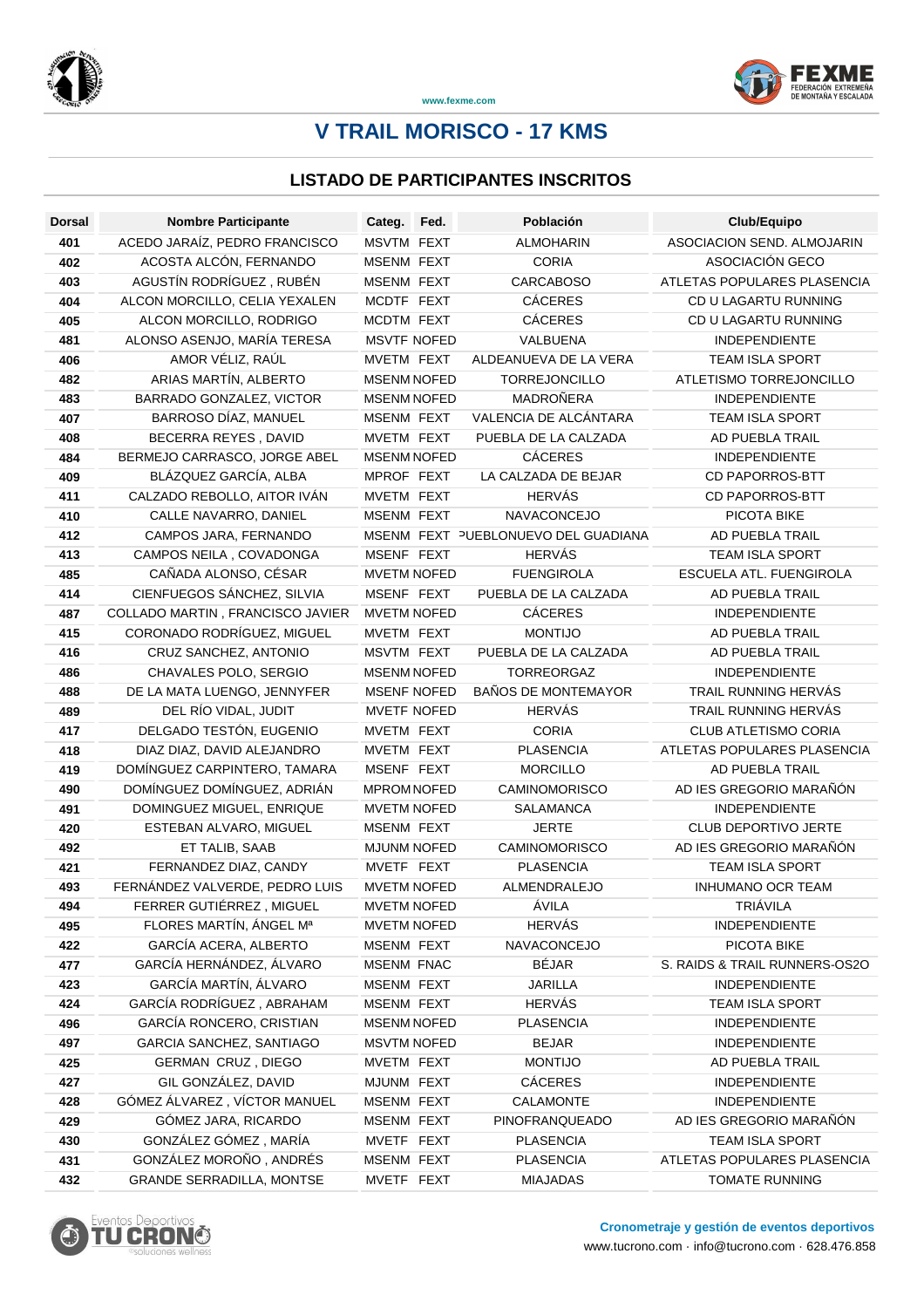



**www.fexme.com**

# **V TRAIL MORISCO - 17 KMS**

### **LISTADO DE PARTICIPANTES INSCRITOS**

| <b>Dorsal</b> | <b>Nombre Participante</b>                      | Categ.             | Fed. | Población                             | Club/Equipo                        |
|---------------|-------------------------------------------------|--------------------|------|---------------------------------------|------------------------------------|
| 433           | HERNÁNDEZ ÁLVAREZ, DAVID                        | MVETM FEXT         |      | <b>MORALEJA</b>                       | <b>INDEPENDIENTE</b>               |
| 478           | HERNANDEZ ARRROYO, ANTONIO                      | <b>MSVTM FNAC</b>  |      | <b>BEJAR</b>                          | <b>TRIBETEAM</b>                   |
| 498           | HERNANDEZ CRIADO, JUAN MANUEL                   | <b>MVETM NOFED</b> |      | <b>HERVÁS</b>                         | TRAIL RUNNING HERVAS               |
| 434           | HERNÁNDEZ MORENO, JORGE                         | MCDTM FEXT         |      | NAVACONCEJO                           | PICOTA BIKE                        |
| 499           | HERNÁNDEZ REY, GLORIA                           | <b>MVETF NOFED</b> |      | <b>HERVÁS</b>                         | <b>INDEPENDIENTE</b>               |
| 435           | HERNÁNDEZ SÁNCHEZ, PEDRO JOSÉ                   | MVETM FEXT         |      | <b>TORREJONCILLO</b>                  | SECC. MONTAÑA TORREJONCILLO        |
| 436           | HERRERO GRANADO, JUAN CARLOS                    | MVETM FEXT         |      | <b>CÁCERES</b>                        | <b>CRAZYRUNNER CACERES</b>         |
| 479           | HIDALGO CALVILLA, ROBERTO                       | MVETM FNAC         |      | SOTOSERRANO                           | CD SALMANTINO MONTAÑA              |
| 437           | HIGUERO MORCUENDE, JOSE                         | MSVTM FEXT         |      | <b>CÁCERES</b>                        | <b>B-TRAIL CACERES</b>             |
| 500           | HINJOS SÁNCHEZ, JUAN ANTONIO                    | <b>MSENM NOFED</b> |      | <b>CASAS DEL MONTE</b>                | <b>CLUB CASAS DEL MONTE</b>        |
| 501           | HOLGUERA IZQUIERDO, ELENA                       | <b>MSENF NOFED</b> |      | <b>AVILA</b>                          | TRIÁVILA                           |
| 502           | HOYA MUÑOZ, OSCAR                               | <b>MVETM NOFED</b> |      | <b>BEJAR</b>                          | <b>INDEPENDIENTE</b>               |
| 438           | HURTADO ALCAIDE, FELIX                          | MSVTM FEXT         |      | <b>CORIA</b>                          | <b>CLUB ATLETISMO CORIA</b>        |
| 503           | IGLESIAS MATÍAS, JORGE                          | <b>MSENM NOFED</b> |      | <b>CAMINOMORISCO</b>                  | <b>FAMET</b>                       |
| 439           | <b>IGLESIAS SEGUR, JUAN CARLOS</b>              | MSVTM FEXT         |      | <b>CAMINOMORISCO</b>                  | AD IES GREGORIO MARAÑÓN            |
| 440           | JARRÍN GARCÍA, MARI LUZ                         | MVETF FEXT         |      | <b>PLASENCIA</b>                      | CLUB ESCALADA CEREZAWALL           |
| 504           | JUNCO RUIZ, ELENA                               | <b>MSVTF NOFED</b> |      | <b>PALENCIA</b>                       | <b>CXP</b>                         |
| 505           | LAVADO FERNANDEZ, JESUS                         | <b>MVETM NOFED</b> |      | <b>ELJAS</b>                          | US ACÁ US A LLA                    |
| 441           | LAZARO GALAN, MIGUEL ANGEL                      | MVETM FEXT         |      | <b>CÁCERES</b>                        | <b>CRAZYRUNNER CACERES</b>         |
| 443           | LEMOS FERNANDEZ DE CORA, ANDREA                 | MCDTF FEXT         |      | LOS SANTOS DE MAIMONA                 | AGRUP.DEP. EL CASTELLAR            |
| 442           | LEMOS FERNANDEZ DE CORA, ELIZABETH              | MPROF FEXT         |      | LOS SANTOS DE MAIMONA                 | AGRUP.DEP. EL CASTELLAR            |
| 444           | LEMOS SANCHEZ, MANUEL                           | MSVTM FEXT         |      | LOS SANTOS MAIMONA                    | AGRUP.DEP. EL CASTELLAR            |
| 445           | LLANO GIL, DIEGO                                | MSENM FEXT         |      | <b>MIAJADAS</b>                       | <b>TOMATE RUNNING</b>              |
| 507           | MACIAS SANCHEZ, JACINTO                         | <b>MSVTM NOFED</b> |      | PUERTO DE BEJAR                       | PUERTO ENTRE CASTAÑOS              |
| 506           | MACIAS SANCHEZ, MIGUEL                          | <b>MSVTM NOFED</b> |      | PUERTO DE BEJAR                       | PUERTO ENTRE CASTAÑOS              |
| 508           | MAHILLO GONZÁLEZ, SILVIA                        | <b>MSENF NOFED</b> |      | <b>ILLESCAS</b>                       | <b>INDEPENDIENTE</b>               |
| 509           | MARTÍN ALONSO, FELIX                            | <b>MVETM NOFED</b> |      | VALLADOLID                            | <b>INDEPENDIENTE</b>               |
| 510           | MARTÍN BASILIO, CÉSAR                           | <b>MSENM NOFED</b> |      | MALPARTIDA DE PLASENCIA               | <b>INDEPENDIENTE</b>               |
| 446           | MARTÍN GOMEZ, OSCAR                             | MVETM FEXT         |      | <b>CAMINOMORISCO</b>                  | AD IES GREGORIO MARAÑÓN            |
| 447           | MARTÍN JIMÉNEZ, SERGIO                          | MJUNM FEXT         |      | CASAR DE PALOMERO                     | AD IES GREGORIO MARAÑÓN            |
| 511           | MARTIN MARTIN, JOEL                             | <b>MSENM NOFED</b> |      | <b>CAMINOMORISCO</b>                  | <b>INDEPENDIENTE</b>               |
| 448           | MARTIN MARTIN, MARIA CRISTINA                   | MVETF FEXT         |      | <b>HERVÁS</b>                         | <b>CD PAPORROS-BTT</b>             |
| 512           | MARTIN SANCHEZ, JAVIER                          | <b>MSENM NOFED</b> |      | <b>CAMINOMORISCO</b>                  | <b>INDEPENDIENTE</b>               |
| 513           | MARTINEZ SUAREZ, VICTOR                         |                    |      | MSENM NOFED VILLAFRANCA DE LOS BARROS | <b>INDEPENDIENTE</b>               |
| 514           | MARTÍNEZ VALIENTE, ALMUDENA                     | MVETF NOFED        |      | <b>MADRID</b>                         | HM HOSPITALES                      |
| 515           | MATEOS GARCÍA, JOSÉ LUIS                        |                    |      | MVETM NOFED MALPARTIDA DE PLASENCIA   | E.A. MONFRAGUE                     |
| 449           | MATEOS HERNANDEZ, JUAN ANGEL                    | MSVTM FEXT         |      | ZARZA DE MONTANCHEZ                   | <b>B-TRAIL CACERES</b>             |
| 450           | MENA FERNÁNDEZ, JESÚS                           | MSENM FEXT         |      | <b>BADAJOZ</b>                        | <b>INDEPENDIENTE</b>               |
| 516           | INAYO ANTUNEZ, MARIA DE LAS MERCEDE MSENF NOFED |                    |      | <b>MONTIJO</b>                        | <b>CLUB TRIATLON MONTIJO-CAVER</b> |
| 517           | MENDEZ GARCIA, JUAN CARLOS                      | <b>MSVTM NOFED</b> |      | <b>HERVÁS</b>                         | TRAIL RUNNING HERVAS               |
| 518           | MÉNDEZ PÉREZ, MIGUEL                            | <b>MVETM NOFED</b> |      | CÁCERES                               | <b>INDEPENDIENTE</b>               |
| 451           | MENESES CRUZ, MIGUEL                            | MSVTM FEXT         |      | CÁCERES                               | AD IES GREGORIO MARAÑÓN            |
| 452           | MOLINA CHAVES, CARMEN                           | MSVTF FEXT         |      | <b>BADAJOZ</b>                        | CLUB MARATON BADAJOZ               |
| 453           | MONTES ARRIBAS, BEATRIZ                         | MSVTF FEXT         |      | VALLADOLID                            | <b>INDEPENDIENTE</b>               |
| 454           | MUÑOZ ELIZO, ASIER                              | MSENM FEXT         |      | <b>PLASENCIA</b>                      | PICOTA BIKE                        |
| 519           | MUÑOZ GARCÍA, JAVIER                            | <b>MSENM NOFED</b> |      | <b>BÉJAR</b>                          | <b>INDEPENDIENTE</b>               |
| 455           | PAJUELO MACHUCA, SANTIAGO                       | MVETM FEXT         |      | GUADIANA DEL CAUDILLO                 | AD PUEBLA TRAIL                    |
| 456           | PAÑERO ÁLVAREZ, INOCENCIO                       | MVETM FEXT         |      | <b>MIAJADAS</b>                       | CLUB ATLETISMO MIAJADAS            |
| 457           | PAÑERO GARRIDO, ALICIA                          | MCDTF FEXT         |      | <b>MIAJADAS</b>                       | CLUB ATLETISMO MIAJADAS            |